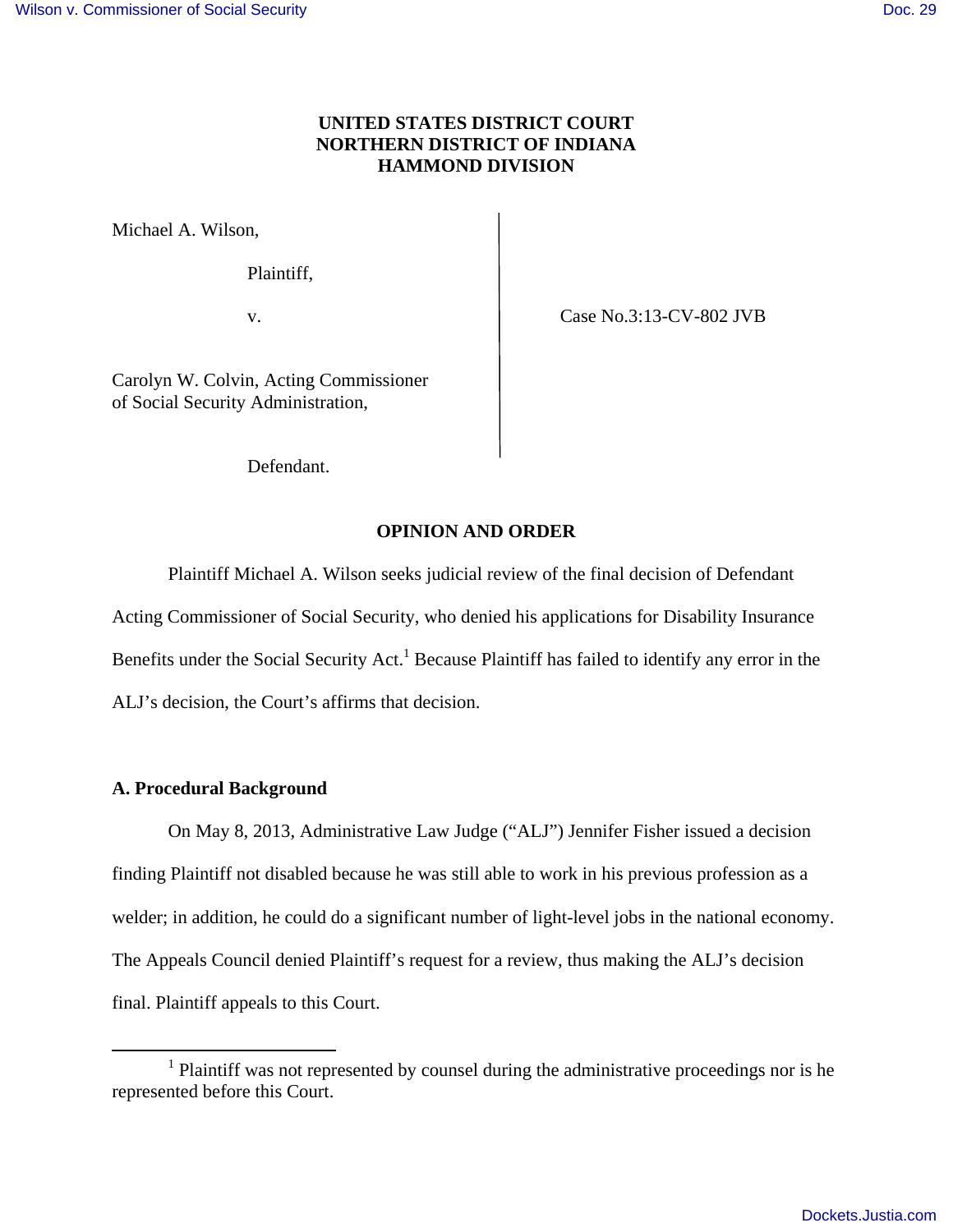After the Commissioner's response to Plaintiff's opening brief, Plaintiff filed three motions: a motion for discovery (DE 21); a motion for court subpoena (DE 22); and a motion for summary judgment (DE 23). These motions relate to the Commissioner's argument that Chiropractor Joshua Martens's treatment notes regarding Plaintiff show only mild impairments. Plaintiff submits that he does not know who Joshua Martens is and that he has never been treated by him. He wants to review Dr. Marten's records for his alleged treatment. However, the documents he is seeking are already in the record and, during his administrative hearing in February 2013, Plaintiff attested that the record was accurate. Therefore, Plaintiff's request for a subpoena to produce Dr. Martens's documents is moot. Moreover, Plaintiff points to no statute, regulation, rule, or case allowing plaintiffs to conduct discovery on appeal from the Commissioner's decisions. However, since Dr. Marten's records aren't necessary for this Court to decide Plaintiff's appeal, the Court will not consider them. $<sup>2</sup>$ </sup>

## **B. Parties' Contentions**

Plaintiff's opening brief gets to the point: he suffered a back injury at work in 1999 and settled with his employer for a payment of \$5,500, accounting for a 5% permanent partial impairment. According to Plaintiff, "they wouldn't have paid [him] unless there was hurt." (Pl.'s Opening Brief, DE 11-1, at 2). The doctor who evaluated him told him that his "condition would only get worse over time if [he] didn't have surgery for repairing degenerating disks." (*Id.*) Since then, he has applied three times for disability insurance benefits with the Social Security Administration, but without success.

He is appealing his third determination because the last physician to evaluate him, Dr.

<sup>&</sup>lt;sup>2</sup> Dr. Martens's records would suggest that Plaintiff suffered no disability as he experienced only minor, intermittent back pain.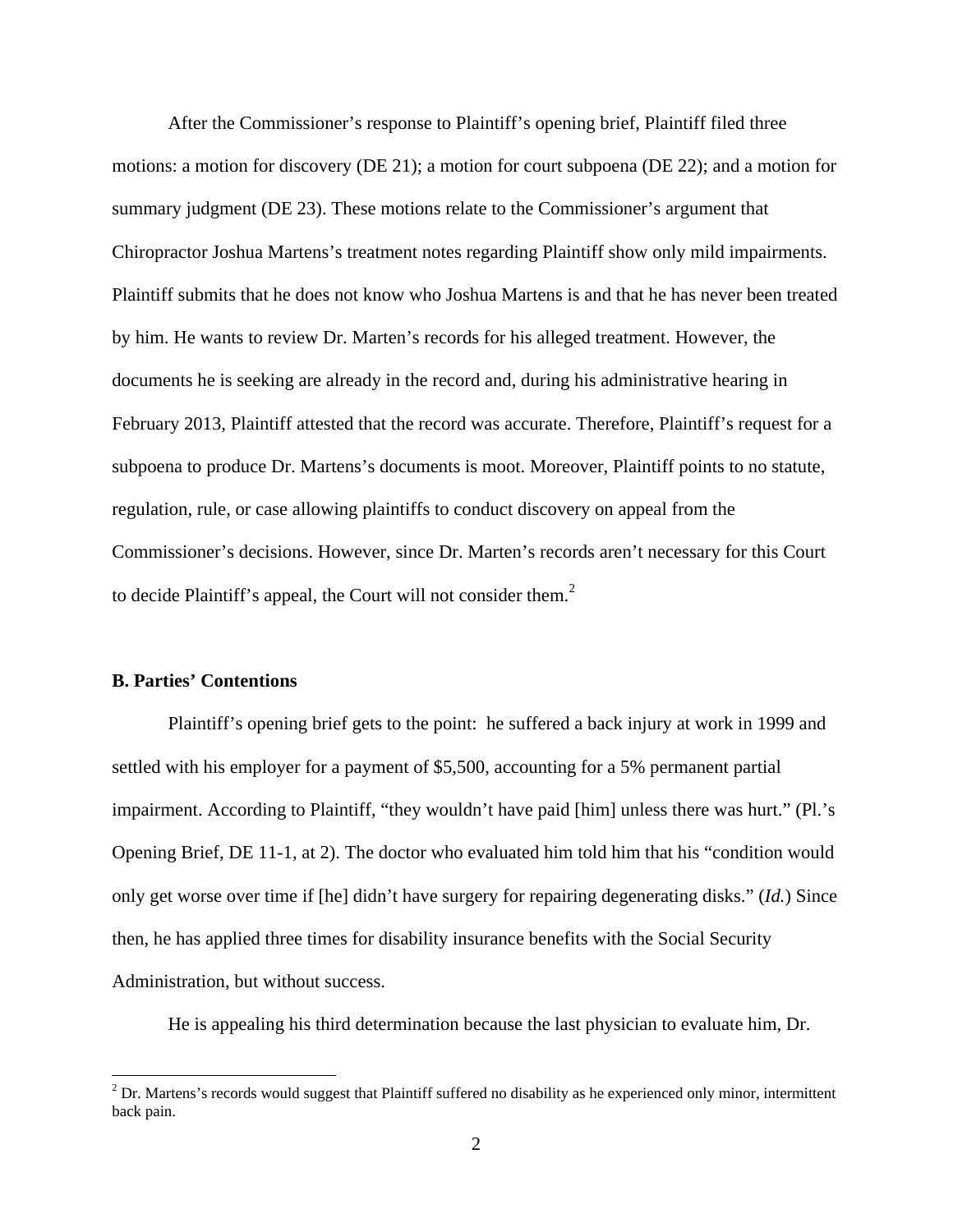Thomas Barbour, found his condition to be severe: "widespread back, hip and foot issues along with severe hypertension and depression." (*Id*. at 2—3.) Dr. Barbour's finding also included a recommendation for a walking cane. Additionally, Dr. Barbour prohibited Plaintiff from driving and noted that he had significant limitations in sitting and walking. (*Id* at 3.) Plaintiff wonders why he was sent to this doctor unless the doctor's findings are honored, and that, in essence, is Plaintiff's main contention in his four-page opening brief.

In his Reply brief he submits that he has been suffering from these ailments for some time but has been unable to get medical care because he is uninsured and poor. He also complains that the ALJ did not have a medical expert at the administrative hearing. Apparently, he had some questions prepared but did not get a chance to ask them.

As for the Acting Commissioner, she points to multiple inconsistencies in the record between Plaintiff's subjective complaints and clinical records as well as contradictions in what Plaintiff said over the years. The Acting Commissioner's main argument amounts to this: it is not so much Dr. Barbour whom the ALJ disbelieved, but Plaintiff, upon whose subjective complaints Dr. Barbour made his diagnoses.

#### **B. Summary of Medical Evidence Considered by the ALJ**

 Plaintiff argued before the ALJ that his disability began on August 15, 2010, but it all started in 2000 when he suffered a work-related back injury that rendered him 5% permanently impaired.

 His next visit to a doctor is in March 2009 (remember, Plaintiff disputes that he was ever treated by the chiropractor), when Plaintiff was examined at the request of the state agency by

3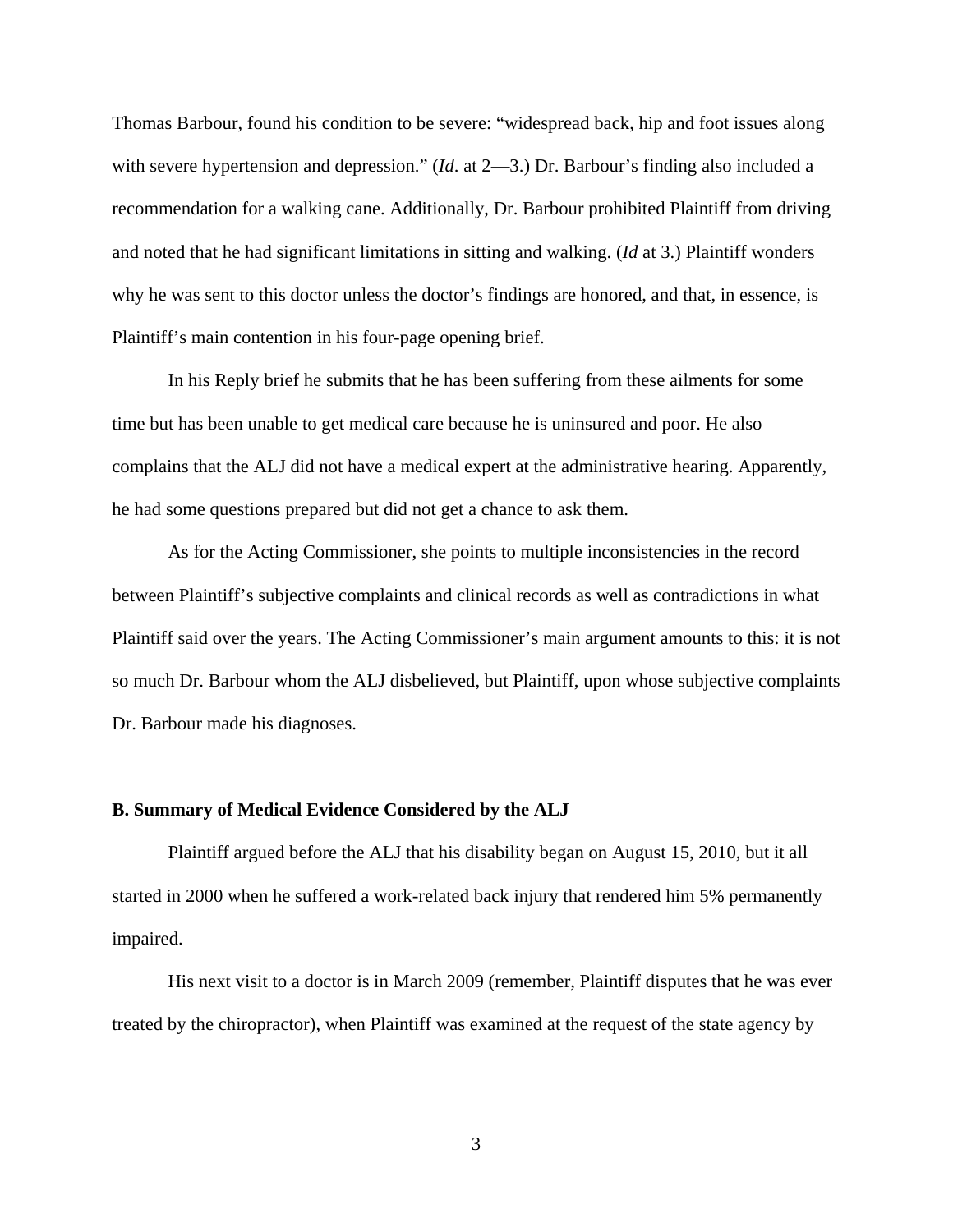Dr. Strong.<sup>3</sup> Dr. Strong found no limitations except for mild pain when Plaintiff was bending and flexing. Although Plaintiff came with a cane to the exam, Dr. Strong could not find a medical need for the cane. Moreover, Dr. Strong concluded that Plaintiff had no limitations in his ability to sit, stand, walk, carry, or lift.

 A year and a half later, in November 2011, Plaintiff saw Dorwyn C. Colier, M.D., at the request of the state agency. Plaintiff told Dr. Collier that he took over-the-counter aspirin for his back pain. Dr. Collier found that Plaintiff had normal posture and gait and had no issues moving around. The x-rays showed disc generation between L5-S1 and degenerative osteoarthritis.

 A week later A. Dobson, M.D., reviewed Dr. Collier's findings and concluded that Plaintiff's condition was not severe. Several months later, another state reviewing physician affirmed Dr. Dobson's conclusions.

 Plaintiff sought no medical treatment for the next year. As such, at the February 19, 2013, hearing, the ALJ asked Plaintiff to undergo a consultative examination with Thomas Barbour, M.D., and ordered that x-rays be done. When Dr. Barbour examined Plaintiff, the x-rays and the radiology report were still pending. Hence, his examination and ultimate conclusions rested primarily on Plaintiff's subjective complaints.

 Plaintiff reported pain in his neck, low back, right ankle, feet, and left hip (Tr. 449). He reported having this pain every day, and at times he needed help with his activities of daily living, including getting in and out of the bathtub. (*Id*.) He said he couldn't stand longer than 10 minutes at a time and could walk only 60 feet. (*Id*.) Despite this pain, Plaintiff admitted that he had no ongoing treatment for his reported problems. (*Id*.) Upon exam, Dr. Barbour observed Plaintiff to have a stooped forward station, and wide-based gait. (*Id*.) He demonstrated a severe limp favoring the right side, but was not ataxic or lurching. (*Id*.) He had mild difficulty getting

<u>.</u>

 $3$  The examination was related to Plaintiff's previous application for disability benefits.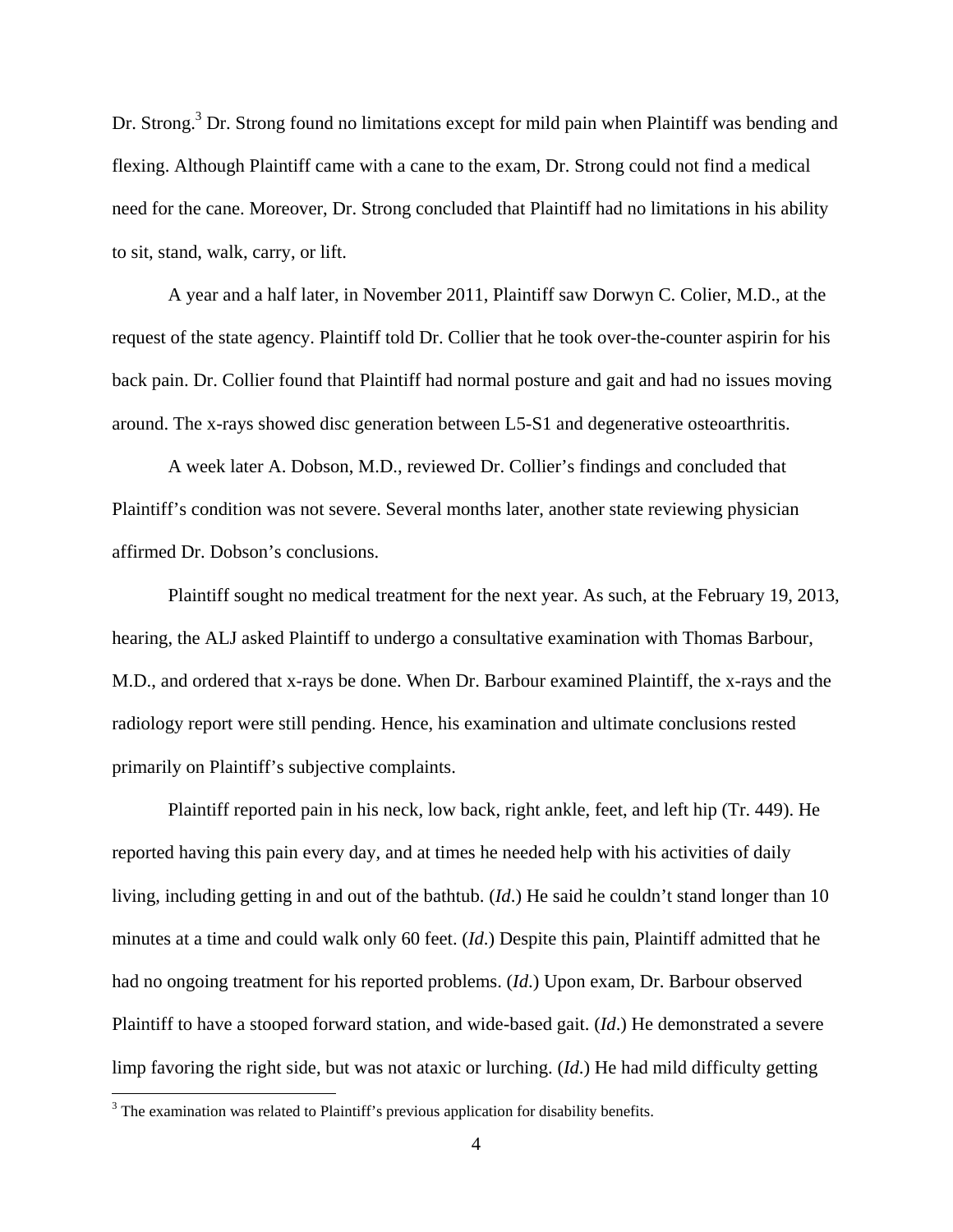on and off the examination table, complaining of back pain. (*Id*.) Plaintiff had a poor ability to walk on his heels, toes, and tandem walk. (*Id*.) He was unable to hop or squat. (*Id*.) His active range of motion was unremarkable except for some pain related limitation in his cervical spine and forward flexion/extension/lateral flexion of his lumbar spine. (*Id*.) Plaintiff demonstrated normal muscle strength throughout except in his thighs (Tr. 449.) His deep tendon reflexes were normal as was his sensation, grip strength, and fine finger movements. (*Id* at 449--50.) Straight leg raising was negative. (*Id* at 450.) Dr. Barbour's impression was that Plaintiff had widespread musculoskeletal problems and severe hypertension which continued to interfere with all daily activities. (*Id*.) Dr. Barbour ordered several x-rays studies.

Dr. Barbour completed a medical source statement regarding Plaintiff's physical ability to perform work-related activities. (Tr. 459--64). Dr. Barbour found Plaintiff could lift and carry up to 100 pounds frequently, and up to 10 pounds occasionally.<sup>4</sup> (Tr. 459.) When asked what clinical findings support this assessment, Dr. Barbour noted "pain–back." (*Id*.) Next, Dr. Barbour opined that Plaintiff could sit 10 minutes total in an eight hour day, stand 10 minutes total in an eight-hour day, and walk 10 minutes total in an eight-hour day. (Tr. 460.) He again noted that these limitations were on account of "pain." (*Id*.) Dr. Barbour also indicated that Plaintiff occasionally required the use of a cane to ambulate (if he was leaving his house). (*Id*.) Dr. Barbour noted that Plaintiff could only walk 60 feet without a cane. (*Id*.) Dr. Barbour indicated that this limitation was on account of "pain." (*Id*.) Dr. Barbour noted that Plaintiff could only use his hands occasionally for handling, fingering, feeling, and pushing/pulling, and could never use his hands to reach overhead or in other directions. (Tr. 461.) Dr. Barbour also noted that Plaintiff could never use his feet for the operation of foot controls. (*Id*.) He cited "pain" in support of this limitation. (*Id*.) Next, Dr. Barbour noted that Plaintiff could not engage

 $\overline{a}$ 

<sup>&</sup>lt;sup>4</sup> This seems counterintuitive, but that is exactly what Dr. Barbour's notes reflect.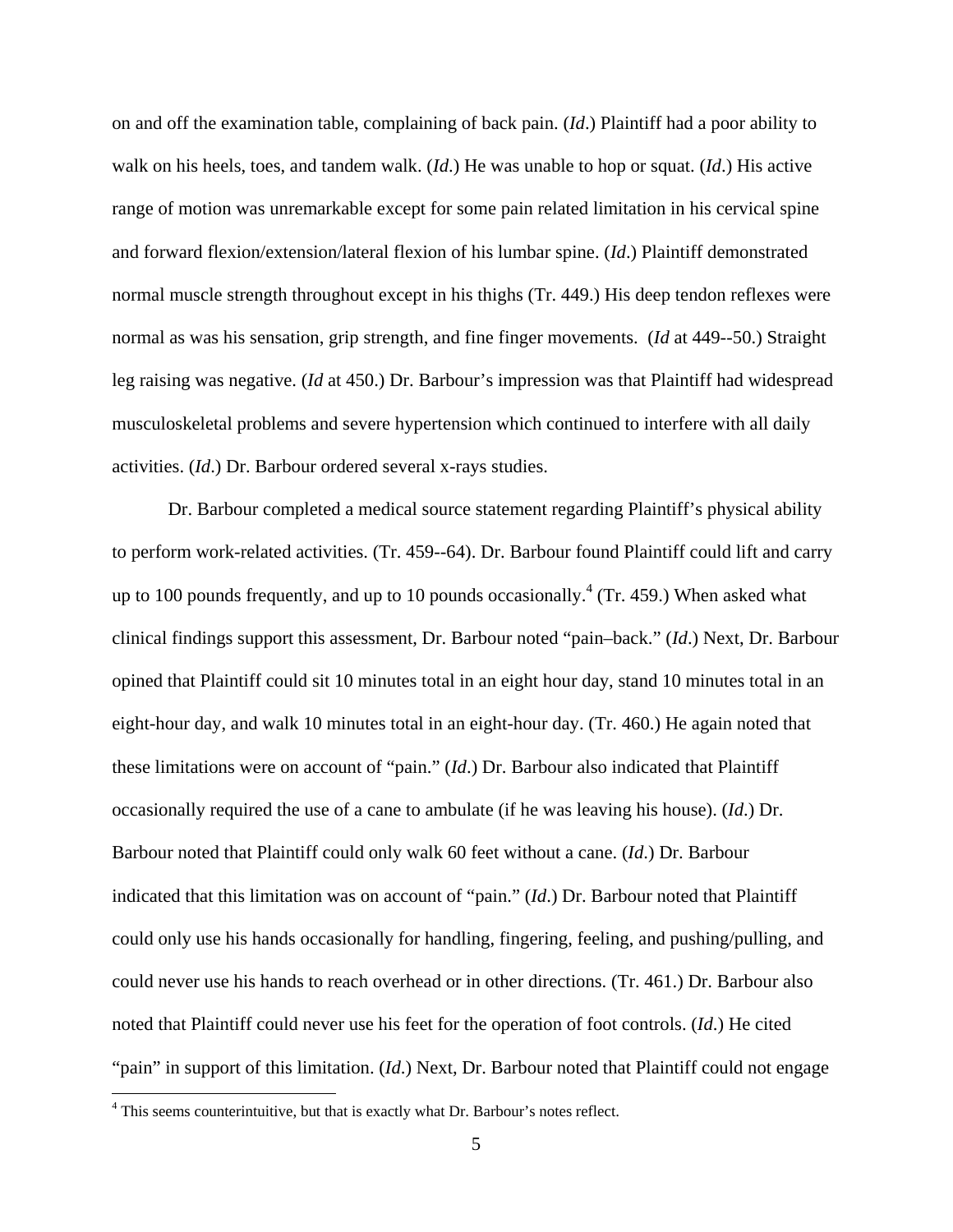in any postural activities (no climbing of stairs, ramps, ladders, or scaffolds; no balancing; no stooping; no kneeling; no crouching, and no crawling) on account of "pain." (Tr. 462.) Dr. Barbour also restricted Plaintiff from all environmental exposure (no unprotected heights; moving mechanical parts; operating a motor vehicle; humidity and wetness; dust, odors, fumes, and pulmonary irritants; extreme cold; extreme heat; and vibrations) due to "pain" (Tr. 463.) Finally, Dr. Barbour opined that Plaintiff could not engage in activities like shopping or walking a block at a reasonable pace on rough or uneven surfaces due to "pain" (Tr. 464.)

The lumbar x-rays that became available after Dr. Barbour's examination showed degenerative disc disease at L5-S1 with mild associated facet arthritis in his lower lumbar and lumbosacral facets and bilateral sacroiliitis (Tr. 451.) The x-rays of Plaintiff's bilateral feet were normal, and his left hip x-ray showed minimal left hip osteoarthritis (Tr. 453-- 54.)

## **C. The ALJ's Findings**

 The ALJ found that Plaintiff suffered three medically determinable severe impairments: lumbar degenerative disc decease, osteoarthritis, and hypertension. None of these impairments, by themselves or in combination with each other, meet or medically equal the severity of the listed impairments in 20 C.F.R. 404, Subpart P, Appendix 1. On the basis of these limitations, the ALJ found that Plaintiff could continue working in his previous profession as a welder as well as work other jobs in national economy classified as light work.

#### **D. Standard of Review**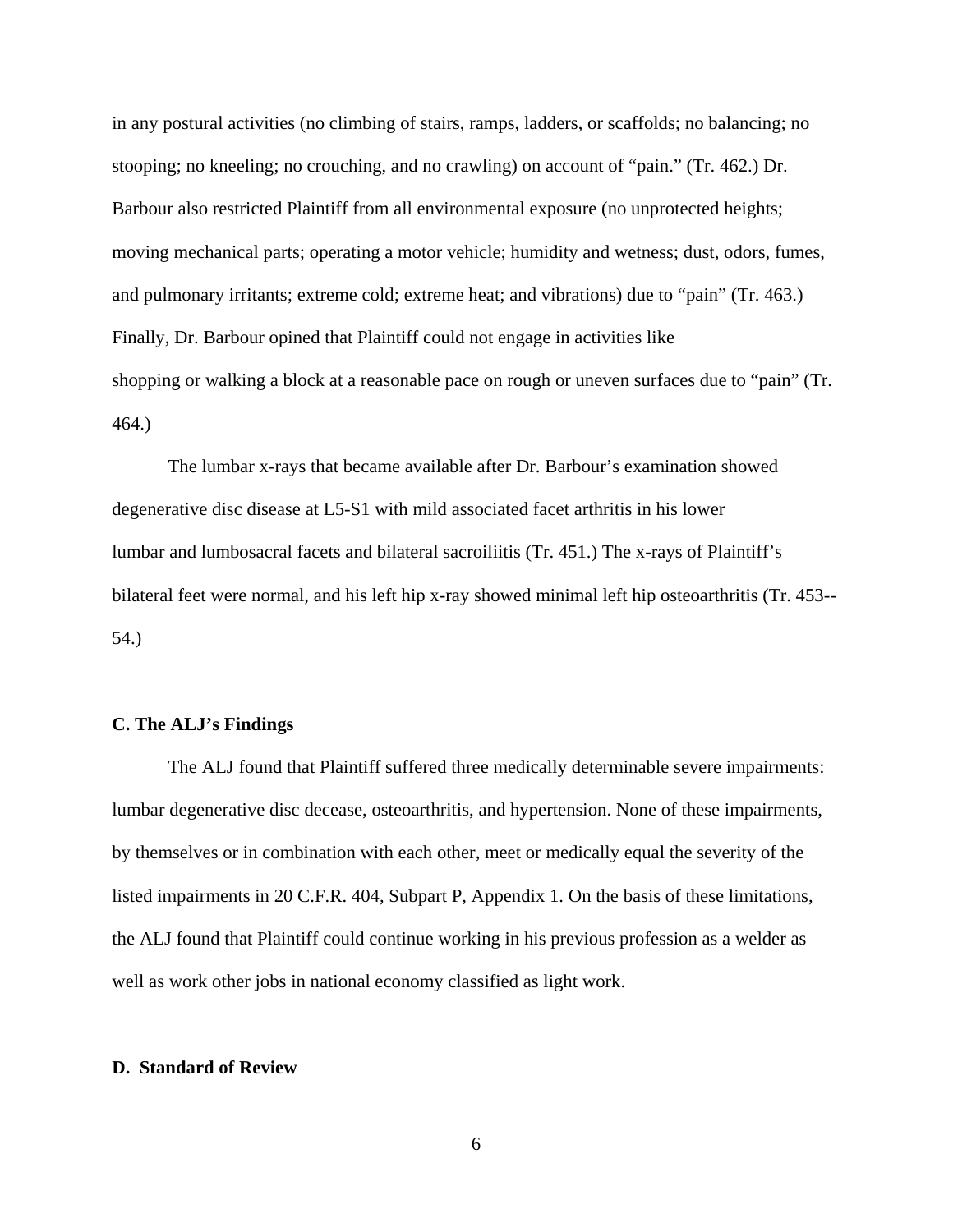This Court has the authority to review Social Security Act claim decisions under 42 U.S.C.  $\S$  405(g). The Court will uphold an ALJ's decision if it is reached under the correct legal standard and supported by substantial evidence. *Briscoe ex rel. Taylor v. Barnhart*, 425 F.3d 345, 351 (7th Cir. 2005). This Court will not reconsider facts, re-weigh the evidence, resolve conflicts in the evidence, decide questions of credibility, or substitute its judgment for that of the ALJ. *Boiles v. Barnhart*, 395 F.3d 421, 425 (7th Cir. 2005). This Court will, however, ensure that the ALJ built an "accurate and logical bridge from the evidence to his conclusion so that, as a reviewing court, we may access the validity of the agency's ultimate findings and afford a claimant meaningful judicial review." *Scott v. Barnhart*, 297 F.3d 589, 595 (7th Cir. 2002).

#### **E. Disability Standard**

 To qualify for disability insurance benefits, the claimant must establish that he is unable "to engage in any substantial gainful activity by reason of any medically determinable physical or mental impairment which can be expected to result in death or which has lasted or can be expected to last for a continuous period of not less than 12 months." 42 U.S.C. § 423(d)(1)(A).. A successful claimant must show:

(1) he is not presently employed; (2) his impairment is severe; (3) his impairment is listed or equal to a listing in 20 C.F.R. § 404, Subpart P, Appendix 1; (4) he is not able to perform her past relevant work; and (5) he is unable to perform any other work within the national and local economy.

*Scheck v. Barnhart,* 357 F.3d 697, 699–700 (7th Cir. 2004).

An affirmative answer leads either to the next step or, on steps three and five, to a finding that the claimant is disabled. *Zurawski v. Halter,* 245 F.3d 881, 886 (7th Cir. 2001). A negative answer at any point other than step three stops the inquiry and leads to a finding that the claimant is not disabled. *Id.* The burden of proof lies with the claimant at every step except the fifth,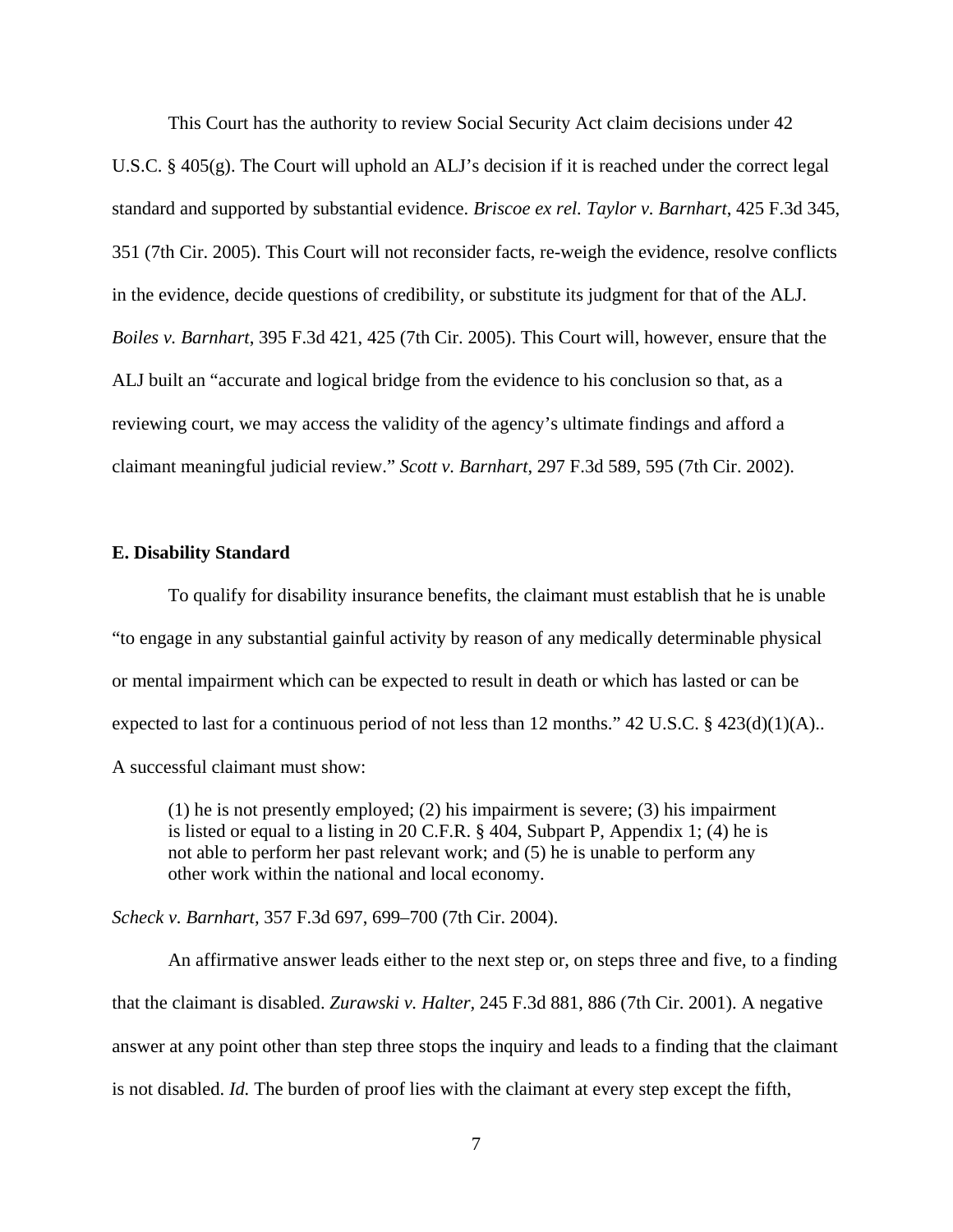where it shifts to the Commissioner. *Clifford v. Apfel,* 227 F.3d 863, 868 (7th Cir. 2000).

## **F. Analysis**

 As noted above, Plaintiff's main contention on appeal is that the ALJ largely disregarded Dr. Barbour's opinion about his health: "Is the credibility of the doctors being put into question, [sic] these are Indiana State Board of Medical Doctors. They have passed all requirements and taken oaths to serve the public in their best ability." (Pl.'s Opening Br., DE 11-1, at 3.) Yet, Plaintiff fails to understand that it was his credibility that the ALJ had problems with when she discounted his subjective complaints and rejected Dr. Barbour's conclusions that were largely based on Plaintiff's subjective complaints of pain.

 The ALJ noted various inconsistencies in Plaintiff's medical record. For example, when Plaintiff filed his application for disability, he reported that he stopped working in August 2010. (Tr. 24.) At the hearing, he initially testified that he stopped working in November 2011, but later in his testimony, "to be totally honest," he confirmed that he last worked in September 2012 (Tr. 24, 44, 48, 51, 202-06.) Not only was Plaintiff still working in 2012, two years after his alleged disability onset date, but he was working at the level of substantial gainful activity (Tr. 19, 207—08.)

The ALJ also highlighted other inconsistencies in Plaintiff's reports, including that Plaintiff had initially testified that he quit his job in 2001 because of a back injury and increased back pain, but later stated he was fired from his job after agreeing to a worker's compensation settlement (Tr. 24, 46, 48.) Moreover, earlier in the record, he inconsistently reported that he stopped working in October 2008 "[b]ecause of my condition and other reasons company cut back." (Tr. 236.)

8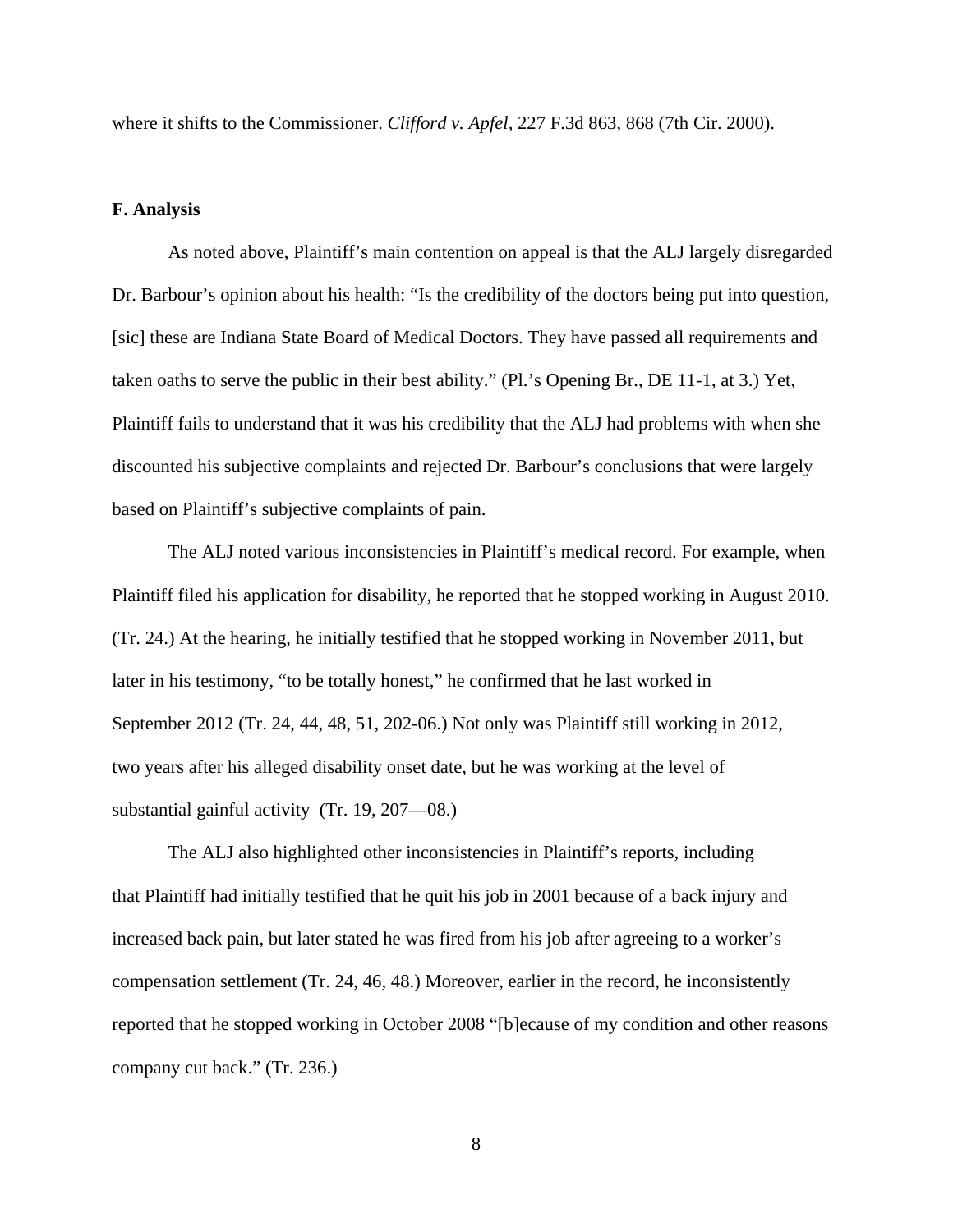The ALJ also questioned Plaintiff's credibility by pointing out that, in July 2001, when Plaintiff underwent a functional capacity evaluation as part of his worker's compensation claim (Tr. 24, 382), he was uncooperative and limited himself unnecessarily. (Tr. 24, 382.) He also refused to perform at maximum capacity, demonstrated inconsistent performances on multiple tasks, and demonstrated inappropriate pain behavior during testing procedures. (Tr. 382.) In spite of limiting his abilities, he showed "excellent tolerance" for sitting, standing, walking, climbing stairs, ladders, and balancing, and even had the ability to push 36 pounds, pull 39 pounds, carry 50 pounds in one hand, 65 pounds while carrying in front of his person, and lift 40 pounds from his waist to overhead (Tr. 382). In light of the findings, Dr. Desmarais opined that Plaintiff did not need permanent work restrictions, and should be able to perform his job duties as a welder. (Tr. 382.) This inconsistency, like the others, casts doubt on Plaintiff's claims of total disability.

Plaintiff seems to suggest that there is a cutoff time for credibility assessment, but common sense must prevail: if a person has been shown to lack credibility, one is not required to suddenly believe him just because many moons have changed.

Moreover, Plaintiff's minimal treatment undermines his claims of disability. Beyond the over-the-counter aspirin, there's no suggestion of any serious treatment for the alleged conditions. And while Plaintiff claimed that he had no medical insurance or financial ability to seek treatment, there's nothing in the record to suggest that he sought treatment or medication from free or low cost clinics. *See* Social Security Ruling (SSR) 82-59 (in cases where an individual is unable to afford prescribed treatment and free community resources are unavailable, all possible resources (e.g., clinics, charitable and public assistance agencies, etc.), must be explored and contacts with such resources and the claimant's financial circumstances must be documented).

9